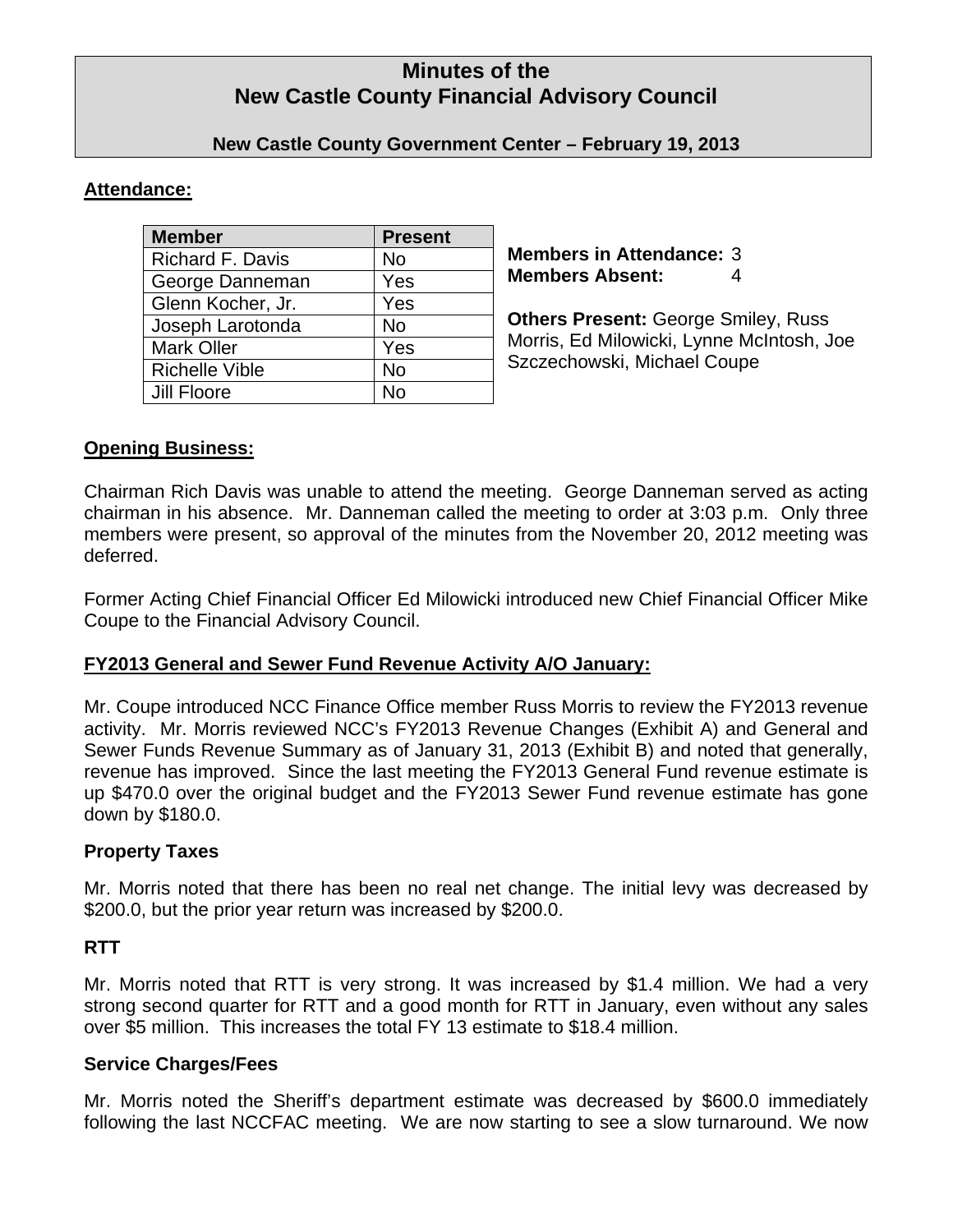seem to be on track to meet the reduced estimate for the Sheriff's Office as long as the mandatory foreclosure mediation program is in place.

Mr. Morris noted that the estimate for the Recorder of Deeds office was increased by \$200.0 net. Deeds has benefited from the increase in the Real Estate market and from an increase in the number of mortgage refinances. Corporate Filing Fee revenue continues to be lower than originally estimated, but the increases in Deeds and Instruments exceed the anticipated loses in Filing Fees by over \$0.2 Million.

The estimate for Police Traffic Fines has been reduced by \$100.0.

Subdivision Review has been reduced by \$300.0. Land Use has received one major plan already in January, but it does not seem likely that these fees will improve in the second half of the year.

#### **Licenses & Permits**

The estimate for Marriage Licenses was decreased by \$20.0.

Activity continues to be strong for both Building Permits and Plumbing Permits. We may increase these later in the year

#### **Use of Money & Property**

Mr. Morris noted that based on the most recent projections from Cash Management, we've reduced the Interest estimates for both GF and SF by \$120.0.

The estimate for Insurance was increased \$10.0 to reflect revenues already received.

Mr. Oller had a question regarding the decrease in Land Rental revenue estimates. Mr. Morris stated that the decrease had been reflected in the prior estimate. While the revenues are still expected, they won't be reflected until FY2014.

#### **SEWER FUND**

Industrial has been decreased by \$600.0. One of the 4 largest Industrial accounts (FMC) has had some construction on site to upgrade the plant. This may have contributed to the reduced flow during the past two quarters. The four top providers (DuPont, Atlas, ICI (Astra Zeneca), and Croda) account for two-thirds of total industrial.

Delinquent was increased \$500.0 is made to recognize increased revenues during the first two quarters. This was mainly due to one large commercial account that paid a quarterly bill one week late.

Mr. Smiley asked for clarification on how prior-year property tax revenue estimates are increased. Mr. Morris explained that prior-year estimates are affected by delinquent collections. Mr. Milowicki noted that the delinquent account group has been fully staffed for the first time in over a year.

Mr. Danneman noted that refinances also add to prior-year collections.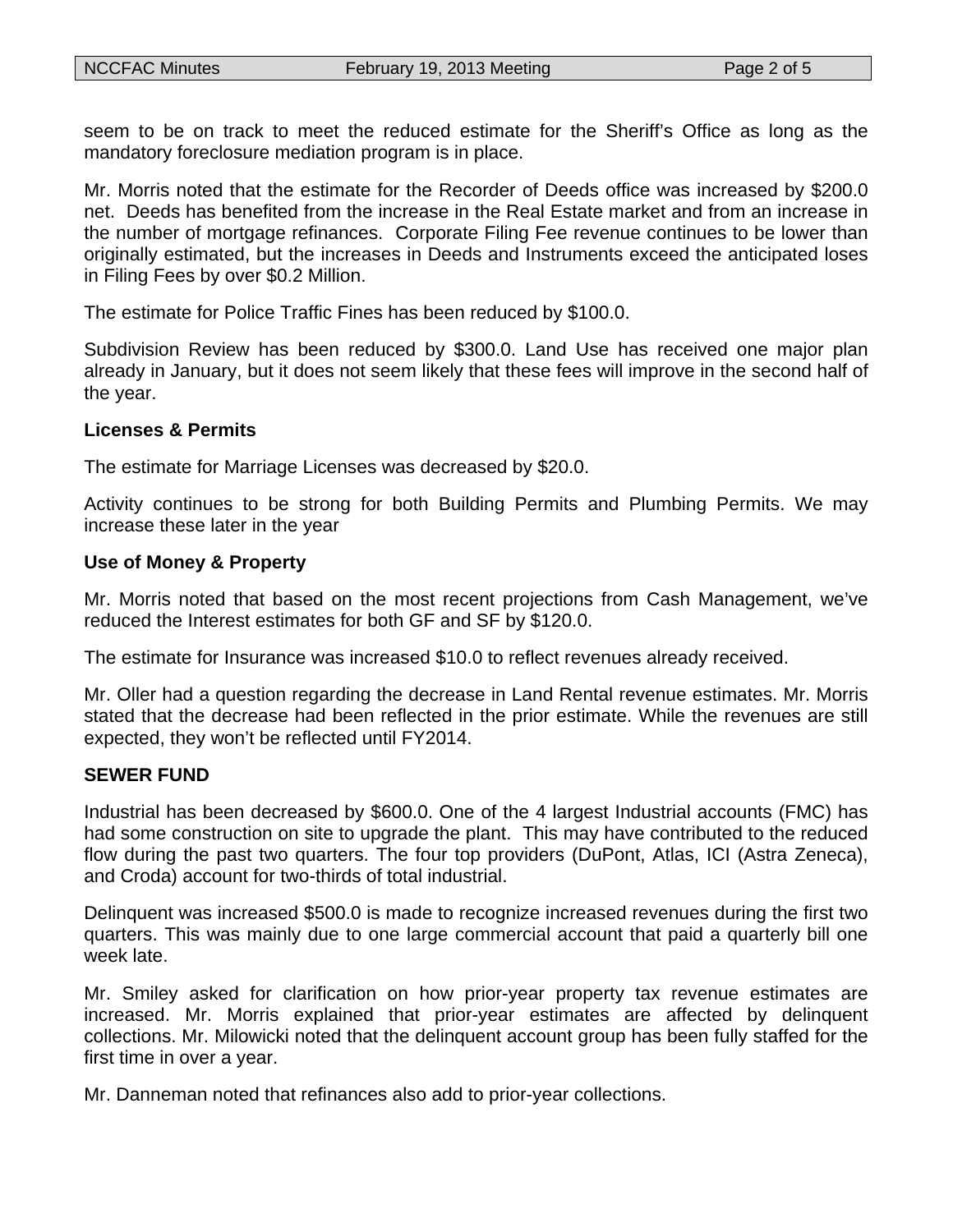# **Exhibit B – Charts**

RTT Revenue – Mr. Morris noted that we are up approximately 25% over our Budget Estimate for RTT this year. The Revised Estimate of \$18.4 million is a conservative estimate.

RTT Actual Collected as % of Median Month – In every month we have been above the 60% goal. There were no large sales in December 2011. There were three in December 2012, which alone account for a \$700.0 increase in RTT.

Mr. Morris explained how FY 2013 RTT Estimates are determined based on three models (Low, Middle, and High estimate). Projections are based on the Middle estimate.

For FY 2014 RTT Estimates, a similar Middle estimate for growth is being used.

Mr. Danneman questioned how large transactions are accounted for in RTT Estimates. Mr. Milowicki stated that only 90% of Estimates are available for the Budget. Mr. Coupe stated that anything received in excess of what is budgeted is placed in a separate fund.

Recorder of Deeds Revenue – The real estate market is strong, and as a result, January and February will be over budget estimates.

Register of Wills Revenue – This continues to be on budget with no big changes.

Sheriff Revenue – The overall trend is slowly upward and the revised budget takes into account a slow improvement through the year. For Sheriff Sales, we expect to average approximately 135 setups per month, with 40% to 50% of those going to sale.

Subdivision & Zoning Review Revenue – This continues to be on budget with no big changes.

Building Permit Revenue – Last year, Building Permit Revenue increased significantly because of A.I. DuPont Hospital. This January, there were no large projects, but the number of smaller commercial projects increased.

Major Commercial Building Permits – Even without a large project like A.I. DuPont Hospital, when comparing all building permits to last January, we are only \$300.0 less than last year.

Business & Contractor Licenses – This is about where we expected it to be.

FY2013 Non Residential Sewer: First and Second Quarter – Industrial is down, but other nonresidential (e.g. apartments, commercial) are doing well.

Overall numbers for FY2013 look positive.

Only three members were present, so approval of the FY2013 General and Sewer Fund Revenue estimates was deferred.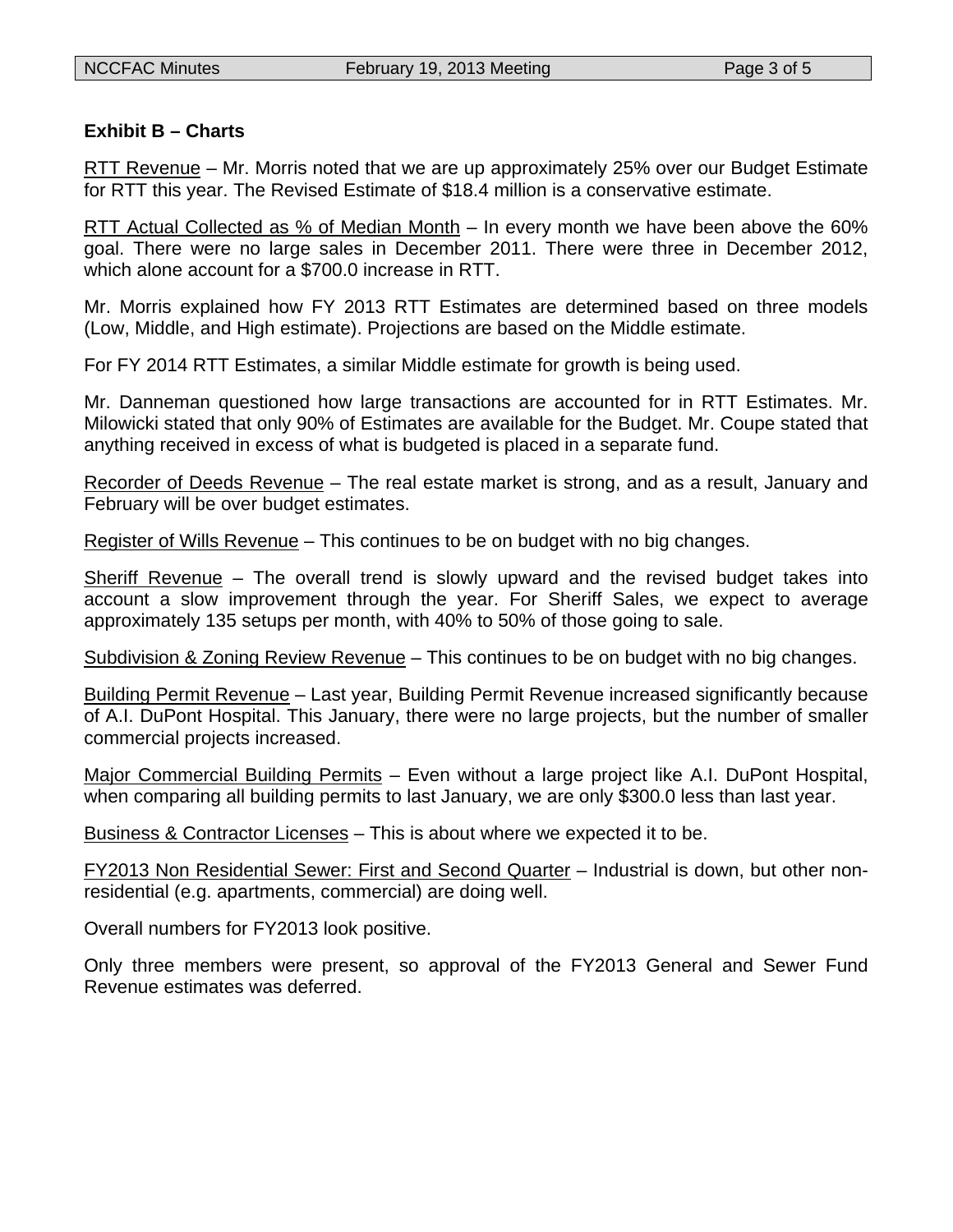### **FY2014 General and Sewer Fund Revenue Forecast:**

Mr. Morris reviewed NCC's General and Sewer Funds Revenue FY2014 Summary (Exhibit C). Mr. Morris noted that these are preliminary numbers, and the committee will not be asked to certify them until the April meeting.

Mr. Morris noted that the numbers have not changed significantly from those presented back in November 2012.

### **GENERAL**

### **Real Estate Taxes**

Mr. Morris noted that the real estate numbers continue to be refined. The January report from Assessment is used to determine tax estimates.

### **Service Charges/Fees**

Mr. Morris noted that there has been some minor adjustments that overall balance each other out. Sheriff has been decreased; but Deeds has been increased. The numbers for the zoning fees have been decreased; but estimates for building permits have been increased.

Mr. Kocher asked about the increased Deeds estimate for FY2014 over the FY2013 numbers. Mr. Morris explained that real estate activity is expected to continue to improve. He noted that corporate filing fees are also expected to increase. There was some discussion among the committee members regarding refinancing, real estate market activity, and Deeds revenue estimates.

### **FY2013 General and Sewer Budget vs. FY2013 Estimate A/O January 31, 2013:**

Mr. Milowicki reviewed FY2013 General and Sewer Budget vs. FY2013 Estimate A/O January 31, 2013 (Exhibit E).

### General Fund

Mr. Milowicki noted that expenditures are down compared to last year, but this is primarily due to debt service payment schedule timing.

Mr. Milowicki noted that as of 1/31/2013 our FY2013 Approved General Fund Budget was \$166.2 million and our FY2013 projection is \$163.8 million, which is 98.5% spending.

Mr. Milowicki noted a recent spike in fuel costs and stated that if gas prices continue to increase, an adjustment in Materials and Supplies might be necessary.